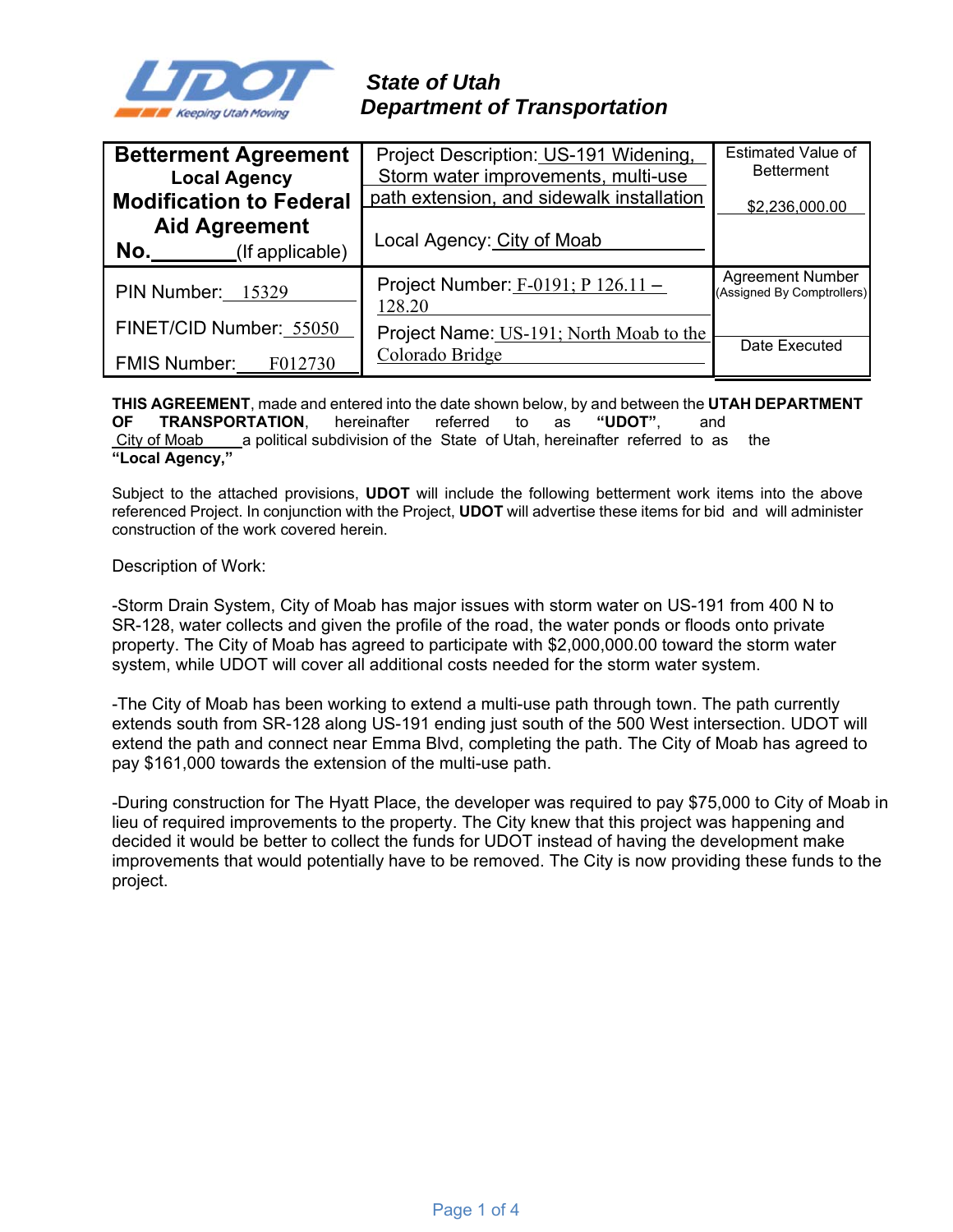|                        | <b>Betterment Items</b>                       |          |                                |                               |  |
|------------------------|-----------------------------------------------|----------|--------------------------------|-------------------------------|--|
| <b>Bid Item</b><br>No, | Description                                   | Quantity | Estimated<br><b>Unit Price</b> | Estimated<br>Price            |  |
|                        | <b>Storm Water System</b>                     | 1        |                                | \$2,000,000.00 \$2,000,000.00 |  |
|                        | Multi-Use Path                                | 1        | \$161,000.00                   | \$161,000.00                  |  |
|                        | Sidewalk Replacement Funds (Hyatt Place)      | 1        | \$75,000.00                    | \$75,000.00                   |  |
|                        | Subtotal                                      |          |                                | \$2,236,000.00                |  |
|                        | Preliminary Engineering @ % (If applicable)   |          |                                | <b>NA</b>                     |  |
|                        | Construction Engineering @ _% (If applicable) |          |                                | <b>NA</b>                     |  |
|                        | <b>Total Estimated Cost</b>                   |          |                                | \$2,236,000.00                |  |

# Total Estimated Reimbursement to UDOT is \$2,236,000.00

\$1,236,000.00 of the betterment work shall be advanced / deposited with **UDOT** prior to advertising, The additional \$1,000,000.00 will be advanced / deposited prior to October 31, 2020. The **Local Agency** shall deposit said amount with **UDOT's** Comptroller's Office located at UDOT/COMPTROLLER, 4501 South 2700 West, Box 141500, Salt Lake City 84119-1500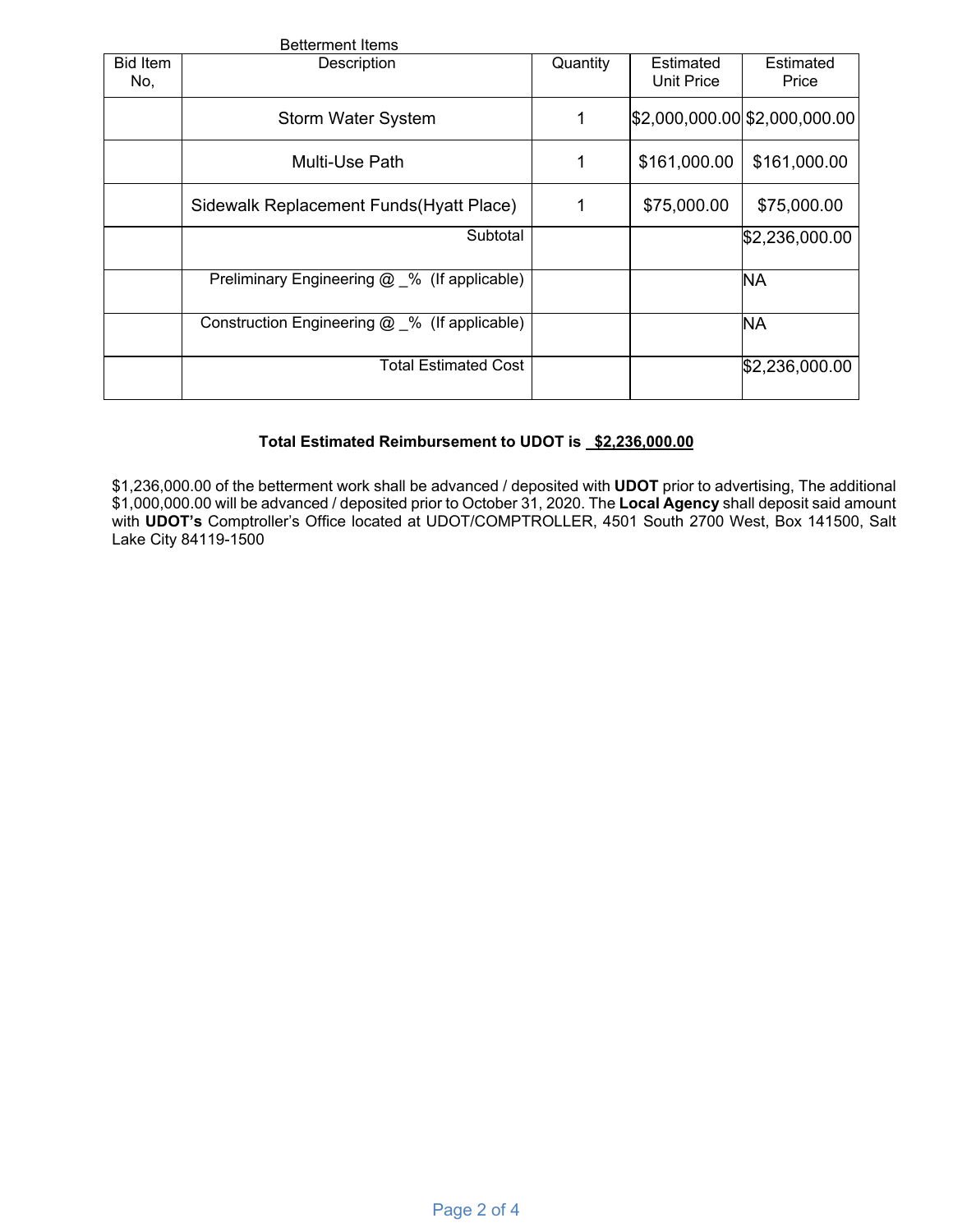## **Provisions**

**(Note: the language in these provisions shall not be changed without prior approval from the Utah AG's office)** 

**UDOT** has prepared plans, specifications and estimates of costs for the construction of the project, hereinafter referred to as the "Project."

The **Local Agency** desires to include the betterment work items described herein in the Project contract work.

**UDOT** is agreeable to include the **Local Agency'**s requested betterment work in the Project contract providing that the **Local Agency**  pay the costs, as shown in this agreement. The **Local Agency** agrees that **UDOT'**s Project will not be delayed as a result of adding these betterments, and that no betterments will be added to the bid package until this agreement has been signed by both parties.

The **Local Agency**, at no cost to the Project, shall provide on-call support from **Local Agency**'s Design Engineer or appropriate representative to correct or clarify issues during construction and to perform the necessary inspection for the **Local Agency** work installed by the contractor. The **Local Agency** engineer and/or inspector shall work with and through **UDOT**'s Project Manager or Resident Engineer and shall give no orders directly to **UDOT'**s Contractor unless authorized in writing to do so. It is agreed that **UDOT**'s Contractor will accomplish the work covered herein on **Local Agency**'s facilities in accordance with the plans and specifications provided by the **Local Agency**, including changes or additions to said plans and specifications which are approved by the parties hereto. The **Local Agency**, through their inspection of said work, will provide **UDOT**'s Project Manager or Resident Engineer with information covering any problems or concerns the **Local Agency** may have with acceptance of said facilities upon completion of construction.

Any periodic plan and specification review or construction inspection performed by **UDOT**  arising out of the performance of the project does not relieve the **Local Agency** of its duty in the performance of this project or to ensure compliance with acceptable standards.

Except in cases of emergency It is understood that access for maintenance and servicing of the

**Local Agency** facilities located on State right of way will be by permit issued by **UDOT** to the **Local Agency**, and that the **Local Agency** will obtain said permit and abide by the conditions thereof for policing and other controls in the conformance with Utah Administrative Rules.

#### **I. Indemnification:**

**UDOT** and the **Local Agency** are both governmental entities subject to the Governmental Immunity Act. Each party agrees to indemnify, defend, and save harmless the other from and against all claims, suits and costs, including attorneys' fees for injury or damage of any kind, arising out of its negligent acts, errors or omissions of its officers, agents, contractors or employees in the performance of this agreement, and from and against all claims, suits, and costs, including attorneys' fees for injury or damage of any kind. Nothing in this paragraph is intended to create additional rights to third parties or to waive any of the provisions of the Governmental Immunity Act. The obligation to indemnify is limited to the dollar amounts set forth in the Governmental Immunity Act, provided said Act applies to the action or omission giving rise to the protections in this paragraph. The indemnification in this paragraph shall survive the expiration or termination of this Agreement.

## **II. Termination:**

This agreement may be terminated as follows:

- a. By mutual agreement of the parties, in writing
- b. By either **UDOT** or the **Local Agency** for failure of the other party to fulfill their obligations as set forth in the provisions of this agreement. Reasonable allowances will be made for circumstances beyond the control of the parties. Written notice of intent to terminate is required and shall specify the reasons for termination.
- c. By **UDOT** for the convenience of the State upon written notice to the **Local Agency**.
- d. Upon satisfactory completion of the provisions of this agreement.

#### **III. Maintenance:**

The **Local Agency** agrees that, upon completion and final inspection of the Project